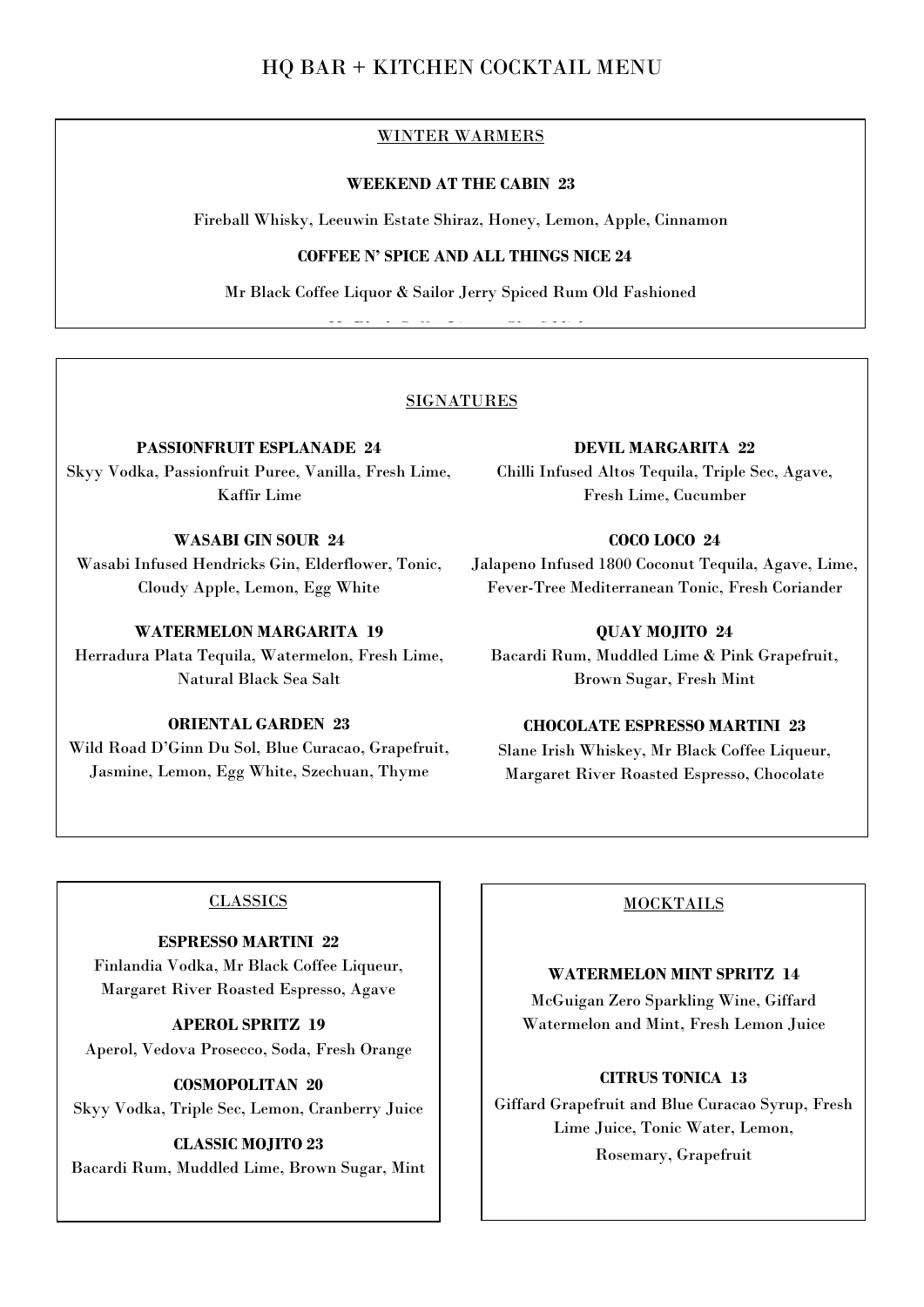# WINE

| <b>SPARKLING</b>                                               | <b>Gls</b> | <b>Bottle</b>     | <b>Sauvignon Blanc</b>                                    |     |               |
|----------------------------------------------------------------|------------|-------------------|-----------------------------------------------------------|-----|---------------|
| San Martino NV Prosecco DOC Extra Dry,<br>Veneto, Italy        | 13         | 60                | Leeuwin Estate Siblings (2020)<br>Margaret River, WA      | 12  | 56            |
| Thorn-Clarke Brut Cuvee (NV)<br>Eden Valley, SA                | 13         | 60                | $\text{Dog Point} (2020)$<br>Marlborough, NZ              |     | 70            |
| Leeuwin Estate Brut (2019)<br>Margaret River, WA               |            | 89                | Domaine Christian Sancerre (2018)<br>Loire, France        |     | 65            |
| <b>CHAMPAGNE</b>                                               |            |                   | Shaw & Smith $(2021)$<br>Adelaide Hills, SA               |     | 70            |
| <b>G.H Mumm Grand Cordon NV</b><br>Reims, France               |            | 109               | Leeuwin Estate Art Series SB (2019)<br>Margaret River, WA |     | 80            |
| Louis Roederer Collection 242<br>Reims, France                 |            | 120               | <b>Sauvignon Blanc Semillon</b>                           |     |               |
| <b>WHITE WINE</b>                                              |            | <b>Gls</b> Bottle | Willow Bridge Estate Bookends Fume<br>Margaret River WA   | 15  | 70            |
| <b>Riesling</b>                                                |            |                   |                                                           |     |               |
| Leeuwin Estate Art Series (2020)                               | 14         | 65                | Chardonnay                                                |     |               |
| Margaret River, WA                                             |            |                   | 14<br>Via Caves Chardonnay                                |     | 65            |
| First Village Riesling (2020)                                  |            | 68                | <b>Margaret River</b>                                     |     |               |
| Eden Valley, SA                                                |            |                   | <b>Kumeu Village</b>                                      |     | 70            |
| Mitchell Watervale Museum (2011)                               |            | 85                | Kumeu River, NZ                                           |     |               |
| Clare Valley, SA                                               |            |                   | Leeuwin Estate Prelude (2020)<br>Margaret River, WA       |     | 70            |
| <b>Pinot Grigio</b>                                            |            |                   | Talisman Chardonnay                                       |     | 90            |
| Dal Zotto Pinot Grigio,                                        | 13         | 60                | Geographe, WA                                             |     |               |
| King Valley, VIC                                               |            |                   | Leeuwin Estate Art Series Chardonnay (2018)               |     | <b>190</b>    |
| Alois Lageder Cantina Riff (2020)                              |            | 63                | Margaret River, WA                                        |     |               |
| Alto Adige Italy                                               |            |                   | Cullen Kevin John Chardonnay (2017)                       |     | 250           |
| <b>Other White Varietals</b>                                   |            |                   | Margaret River, WA                                        |     |               |
| Antonella Corda Vermentino di Sardegna DOC,<br>Sardinia, Italy |            | 69                | <b>ROSÉ</b>                                               | Gls | <u>Bottle</u> |
| Larry Cherubino "Laissez Faire" (2020)<br>Frankland River, WA  |            | 70                | Leeuwin Estate Rosé (2020)<br>Margaret River, WA          | 14  | 65            |
| Poggies Anima Gabriel Pecorino (2019)<br>Abruzzo, Italy        |            | 75                | Abbotts & Delaunay Grenache Rosé<br>Pays D'oc, France     |     | 66            |
|                                                                |            |                   | Maison AIX (2020)<br>Provence, France                     |     | 75            |
|                                                                |            |                   |                                                           |     |               |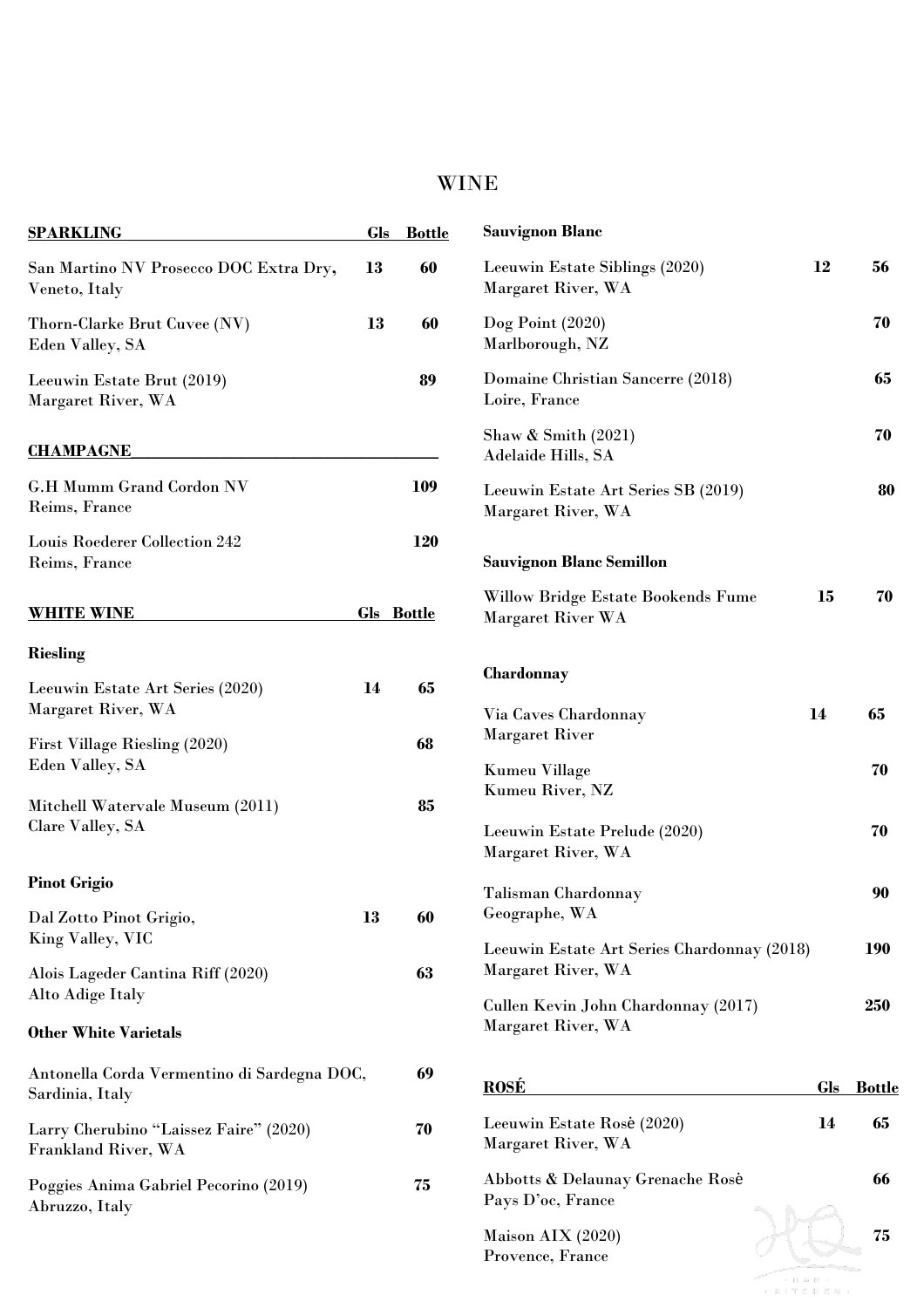| <b>RED WINE</b>                                               |    | Gls Bottle |                                                                           |     |               |
|---------------------------------------------------------------|----|------------|---------------------------------------------------------------------------|-----|---------------|
| <b>Pinot Noir</b>                                             |    |            | <b>Cabernet Merlot</b>                                                    |     |               |
| Zonzo Pinot Noir,<br>Yarra Valley, VIC                        | 15 | 70         | Via Caves Cabernet Merlot,<br><b>Margaret River</b>                       | 14  | 65            |
| Oakridge Over the Shoulder (2018)<br>Yarra Valley, VIC        |    | 75         | Oakridge Over the Shoulder (2019)<br>Yarra Valley,                        |     | 70            |
| <b>Resonance Vineyard Pinot Noir (2014)</b><br>Oregon, USA    |    | 155        | <b>Other Red Varietals</b>                                                |     |               |
| <b>Cabernet Sauvignon</b>                                     |    |            | Skigh "Coda" Tempranillo (2021)<br>Margaret River, WA                     | 14  | 65            |
| Snake & Herring Dirty Boots (2019)<br>Margaret River, WA      | 14 | 65         | La Boca Las Callas Malbec (2020)<br>Mendoza, Argentina                    |     | 60            |
| Leeuwin Estate Prelude Vineyards (2018)<br>Margaret River, WA |    | 70         | Barone Ricasoli Chianti (2019)<br>Tuscany, Italy                          |     | 65            |
| Two Hands Sexy Beast (2019)<br>McLaren Vale, SA               |    | 80         | Cirillo 'The Vincent' Survivor Vine Grenache<br>Barossa, SA               |     | 65            |
| Amelia Park Reserve (2017)<br>Margaret River, WA              |    | 130        | Le Fraghe 2020 Bardolino DOC,                                             |     | 70            |
| Leeuwin Estate Art Series (2017)<br>Margaret River, WA        |    | 145        | Veneto, Italy<br>Hancock & Hancock Tempranillo                            |     | 75            |
| Sandalford Prendiville Reserve (2016)<br>Swan Valley, WA      |    | 149        | McLaren Vale, SA<br>Yangarra Old Vine Grenache (2020)<br>McLaran Vale, SA |     | 95            |
| <b>Shiraz</b>                                                 |    |            |                                                                           |     |               |
| Leeuwin Estate Siblings Shiraz (2018)<br>Margaret River, WA   | 12 | 58         | <b>SWEET, DESSERT &amp; FORTIFIED</b>                                     | Gls | <b>Bottle</b> |
| Hentley Farm Villain & Vixen<br>Barossa, SA                   | 15 | 70         | The Family Moscato<br><b>Trentham Estate, NSW</b>                         | 12  | 55            |
| Whistler Shiver Down My Spine<br>Barossa, SA                  |    | 85         | Campbells Muscat 375ml<br>Rutherglen, VIC                                 |     | 30            |
| Leeuwin Estate Art Series Shiraz (2018)<br>Margaret River, WA |    | 89         | Galway Pipe 12yr Grand Tawny Port<br>South Australia                      |     | 12(75ml)      |
| Bethany East Grounds Shiraz (2017)<br>Barossa, SA             |    | 90         |                                                                           |     |               |
| Charles Melton Grains of Paradise (2018)<br>Barossa, SA       |    | <b>160</b> |                                                                           |     |               |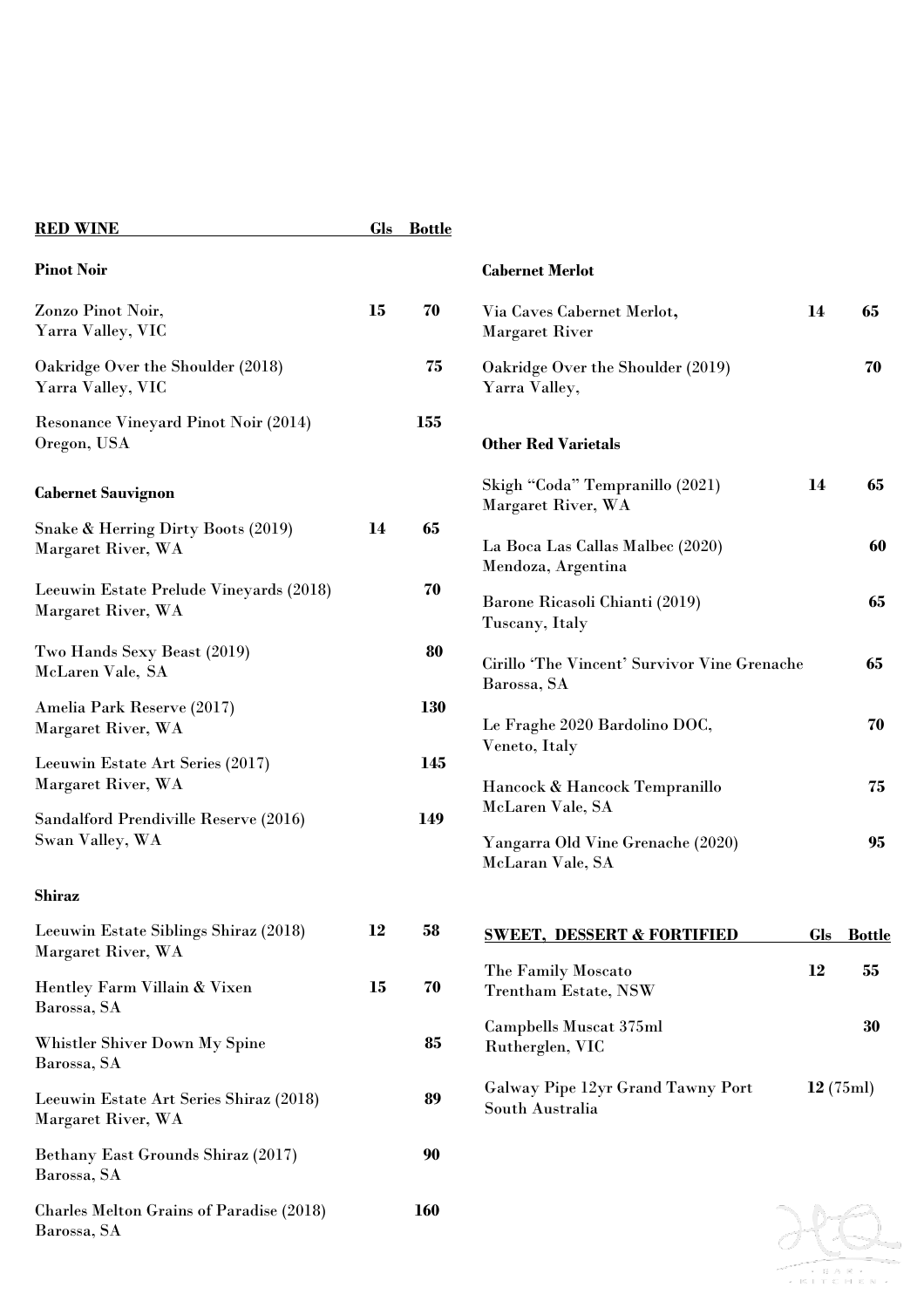# **APERITIF**

# **COGNAC**

| Ouzo12        | 12 | Hennessy XO          | 30 |
|---------------|----|----------------------|----|
| Lillet Blanc  | 12 | <b>Hennessy VSOP</b> | 18 |
| Lillet Rose   | 12 | Martel Cordon Bleu   | 25 |
| Fernet-Branca | 12 | <b>Martell VSOP</b>  | 16 |
| Jagermeister  | 12 |                      |    |

# **BEER**

**NON ALCOHOLIC**

Coke, Sprite, Dry, Ginger Beer **5**

| ON TAP                     | <b>SCH/PINT</b> | Lemon, lime & Bitters               | 5.     |
|----------------------------|-----------------|-------------------------------------|--------|
| Kirin                      | 12/14           | <b>Fever Tree Ginger Beer</b>       | 6      |
| Little Creatures Pale Ale  | 12/14           | Fever-Tree Mediterranean Tonic      | 6      |
| Little Creatures Elsie     | 11/13           | <b>Fever-Tree Elderflower Tonic</b> | 6      |
| Swan Draught               | 11/13           | Fever-Tree Yuzu Soda                | 6      |
| James Squire Orchard Crush | 11/13           | <b>Fever-Tree Mixer</b>             | \$2.50 |
| <b>Tiger</b>               | 11/13           |                                     |        |

## *BOTTLED*

| Eagle Bay Kolsch             | 11 |
|------------------------------|----|
| Eagle Bay Cacao Stout        | 11 |
| Little Creatures Elsie       | 10 |
| Little Creatures Rogers      | 10 |
| Little Creatures Pipsqueak   | 10 |
| <b>Gage Roads Single Fin</b> | 10 |
| Gage Roads Alby              | 10 |
| Corona                       | 10 |
| Matso's Gingerbeer           | 11 |

# **ZERO ALCOHOL**

| Heineken Zero                 |       |        |
|-------------------------------|-------|--------|
| McGuigan Zero Rose            | 30    |        |
| McGuigan Zero Sauvignon Blanc | 30    |        |
| McGuigan Zero Shiraz          | 30    |        |
| McGuigan Zero Sparkling Wine  | 8 gls | 30 btl |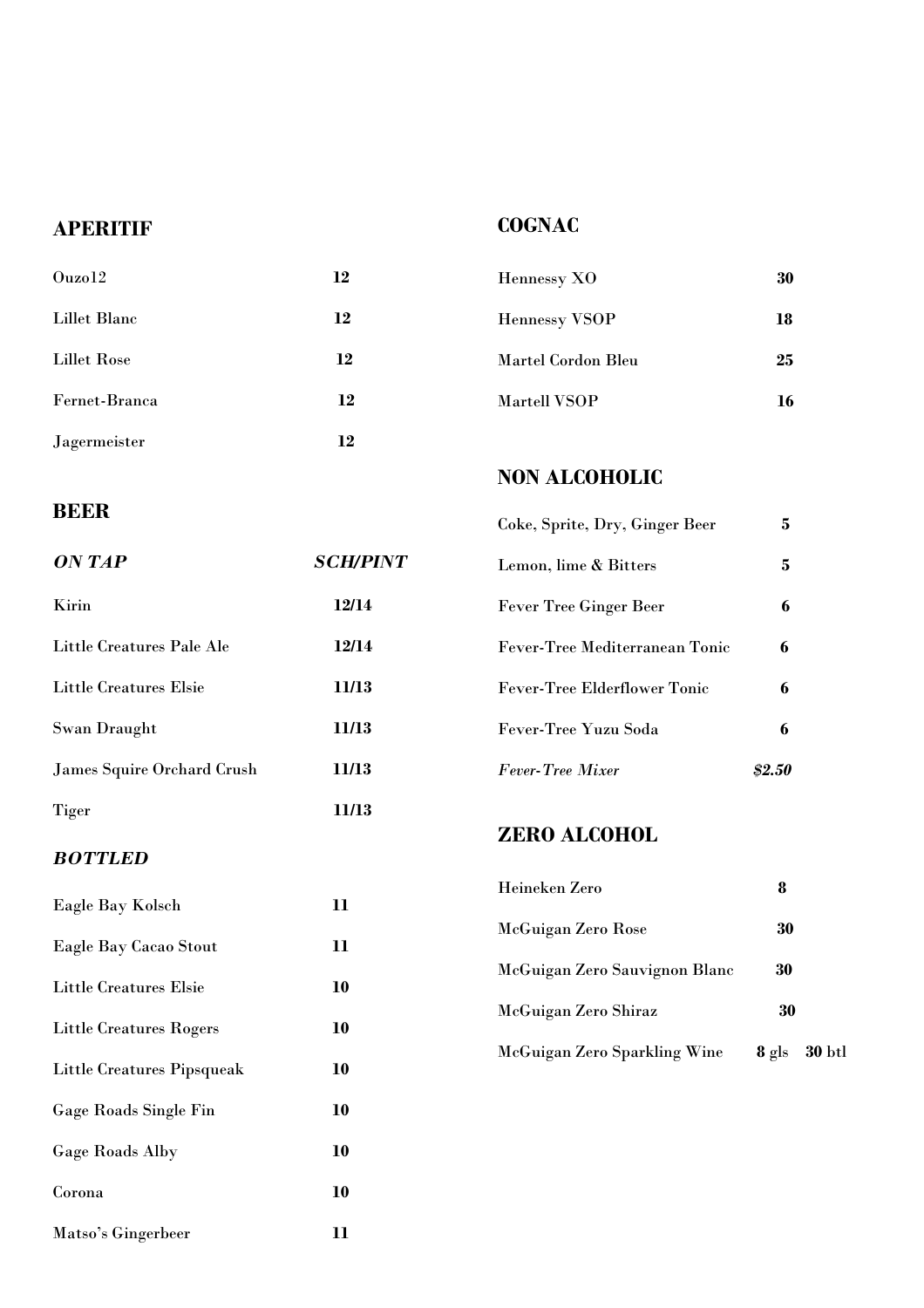# **GIN**

# **TEQUILLA**

| <b>Beefeater 24</b>            | 11 |
|--------------------------------|----|
| <b>Bombay Sapphire</b>         | 12 |
| <b>Botanist</b>                | 15 |
| Fords                          | 12 |
| <b>Giniversity Barrel Aged</b> | 15 |
| <b>Giniversity Botanical</b>   | 13 |
| <b>Giniversity Pink Gin</b>    | 13 |
| <b>Giniversity London Dry</b>  | 13 |
| <b>Haymans</b> Slow            | 12 |
| Hendricks                      | 15 |
| Malfy Con Arancia Blood Orange | 15 |
| Malfy Gin Rosa Pink Grapefruit | 15 |
| <b>Malfy Originale</b>         | 15 |
| <b>Malfy Con Limone</b>        | 15 |
| Monkey 47 Dry                  | 18 |
| Monkey 47 Sloe                 | 15 |
| Roku                           | 13 |
| <b>West Winds Cutlass</b>      | 15 |
| <b>West Winds Sabre</b>        | 12 |
| West Winds Wild Plum           | 13 |
| Wild Roads Citrus Mistress     | 13 |
| Wild Roads D'ginn Su Sol       | 13 |
| Wild Roads Gin Ne Sais Quoi    | 13 |

| Herradura Plata      | 13 |
|----------------------|----|
| Herradura Reposado   | 18 |
| Herradura Ultra      | 25 |
| Olmeca Altos         | 11 |
| <b>Patron Silver</b> | 16 |
| 1800 Anejo           | 16 |
| 1800 Coconut         |    |

# **VODKA**

| Absolut                | 12 |
|------------------------|----|
| Avosh                  | 12 |
| <b>Belvedere</b>       | 15 |
| Finlandia              | 11 |
| <b>Grey Goose</b>      | 15 |
| Old Young's Pavlova    | 13 |
| Old Young's Pure No.1  | 12 |
| Skyy                   | 12 |
| 666 Lemon Myrtle Honey | 12 |